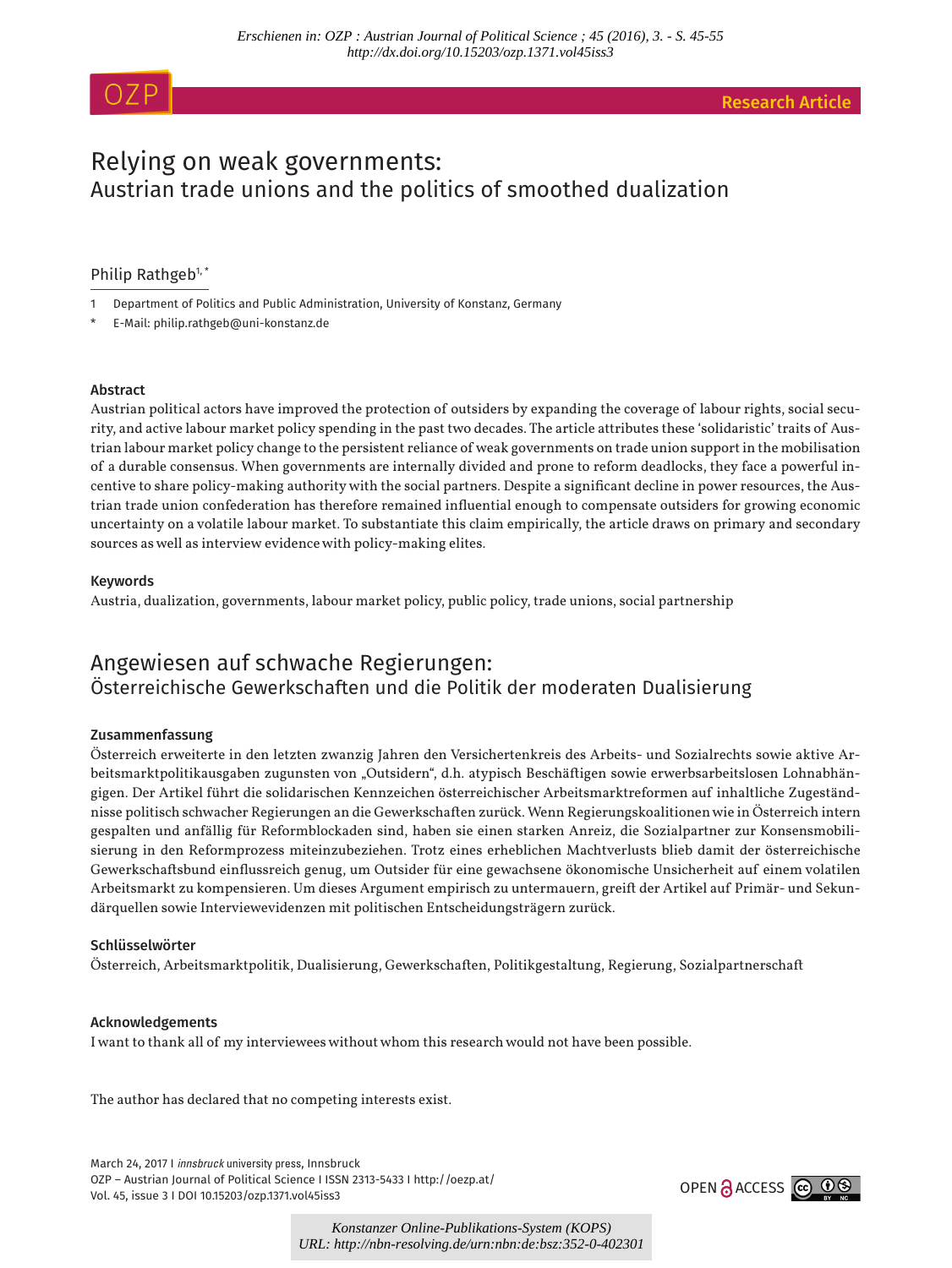#### 1. Introduction

Rising inequality in labour markets and welfare has become a growing concern of the comparative study of advanced capitalist political economies. The problem of inequality is particularly acute for the growing number of atypical and unemployed wage earners: the so-called 'outsiders'. Unlike 'insiders' on permanent and full-time employment contracts, their precarious attachment to the labour market often implies a lack of adequate coverage in job security, social security, and training arrangements. Political actors, however, can shape the nature and degree of insider-outsider divides through democratic state interventions in different ways (Emmenegger et al. 2012). While the neoliberal paradigm shift in the functioning of national models of capitalism points to a general expansion of market mechanisms and economic inequality over time (Streeck 2009; Baccaro/Howell 2011), the political practise of liberalisation at the national level has resulted in divergent distributive outcomes for outsiders (Thelen 2014). Therefore, it can be reasonably argued that the common liberalisation of post-war capitalism did not rule out variation in the reform trajectories of national welfare states, nor did it imply convergence in the redistributive capacities of public policy regimes.

One interesting example of this lack of convergence can be seen in the case of Austria. Declining coverage rates to the detriment of outsiders would be the most likely distributive outcome produced by this Conservative-Continental regime prototype in a post-industrial context (Iversen/ Wren 1998; Scharpf 2000). Perhaps unsurprisingly, recent debates indeed view the Austrian political economy against the backdrop of a German-like dualization that shifted the burden of economic adjustment to outsiders of the service sector (Palier/Thelen 2010; Hassel 2012; Thelen 2014). Yet, the reality of the Austrian liberalisation path was quite distinct from that of Germany. Despite similar historical and institutional legacies, Austrian political actors did not emulate the German adjustment path of *pronounced* dualization like other cases among the Conservative-Continental welfare regime type. Instead, the liberalisation of Austrian capitalism entailed selective elements that ran directly counter to the reinforcement of institutional status divides. A relatively limited share of temporary and involuntary part-time contracts on the one hand, and an expanded coverage of the social insurance on the other, perhaps best illustrate the distributive outcomes of 'smoothed dualization' within the historically evolved institutional constraints of a Conservative-Continental welfare regime (Bock-Schappelwein/Mühlberger 2008; Eichhorst/Marx 2012; Fervers/Schwander 2015).

The findings I present below draw on the empirical assessment developed by Obinger et al. (2012) that Austria may be considered a case of *smoothed* dualization. In the area of labour market policy, this claim refers to a set of institutional changes that (i) homogenised the entitlement conditions for severance payment (*Abfertigung neu)*, (ii) extended the coverage of the social insurance, and (iii) expanded active labour market policy (ALMP) spending; that is, policies enhancing the protection of outsiders. Recent comparative studies lend additional credibility to the claim that Austrian labour market policy change has been more 'solidaristic' relative to similar Conservative-Continental welfare states such as Belgium, Germany, France, and the Netherlands (Eichhorst/Marx 2012; Fervers/Schwander 2015). Even though the Austrian politics of labour market adjustment have been by no means free of the broad neoliberal trend towards the re-commodification of labour (Atzmüller et al. 2012; Fink/Krenn 2014), the reform of labour market policy has also been used to extend social entitlements to workers on the margins of the labour force.

This article is an inquiry into the reasons why Austrian political actors enhanced the social protection of outsiders despite tightened fiscal constraints and neoliberal assaults from the political right. It argues that the crucial reason why Austria deviated from the German-like path of pronounced dualization was the persistent influence of the Austrian trade union confederation, the ÖGB (*Österreichischer Gewerkschaftsbund*), on the policy-making process. It is clear that Austrian governments at various points in time actively sought to overcome the veto power of the ÖGB in the interest of unilateral fiscal consolidation (Tálos/Kittel 2001; Obinger/Tálos 2006). Yet, in the area of labour market policy, they lacked the autonomous reform capacity necessary to reject a process of negotiated adjustment that would include unions. This *weakness* of Austrian governments, I claim, was necessary for the ongoing influence of the ÖGB on the policy-making process, which caused precisely the 'solidaristic' elements that define the reform trajectory of smoothed dualization.

The dominant government constellation in the neoliberal era has been that of a grand coalition between two ideologically divided and similarly strong parties. Faced with severe economic challenges, their reform capacity was constrained by intra-coalitional divisions, which gave them strong incentives to delegate policy-making authority to a labour-inclusive 'social partnership' (*Sozialpartnerschaft*). The 'solidaristic' elements of smoothed dualization have therefore not been a product of partisan reform ambitions. It instead resulted from trilateral negotiations between employers, unions, and the state. Elections play little role when governments are notoriously divided and draw on close ties to well-established social partners. We would expect this negotiated reform process to open up opportunities for organised labour to ex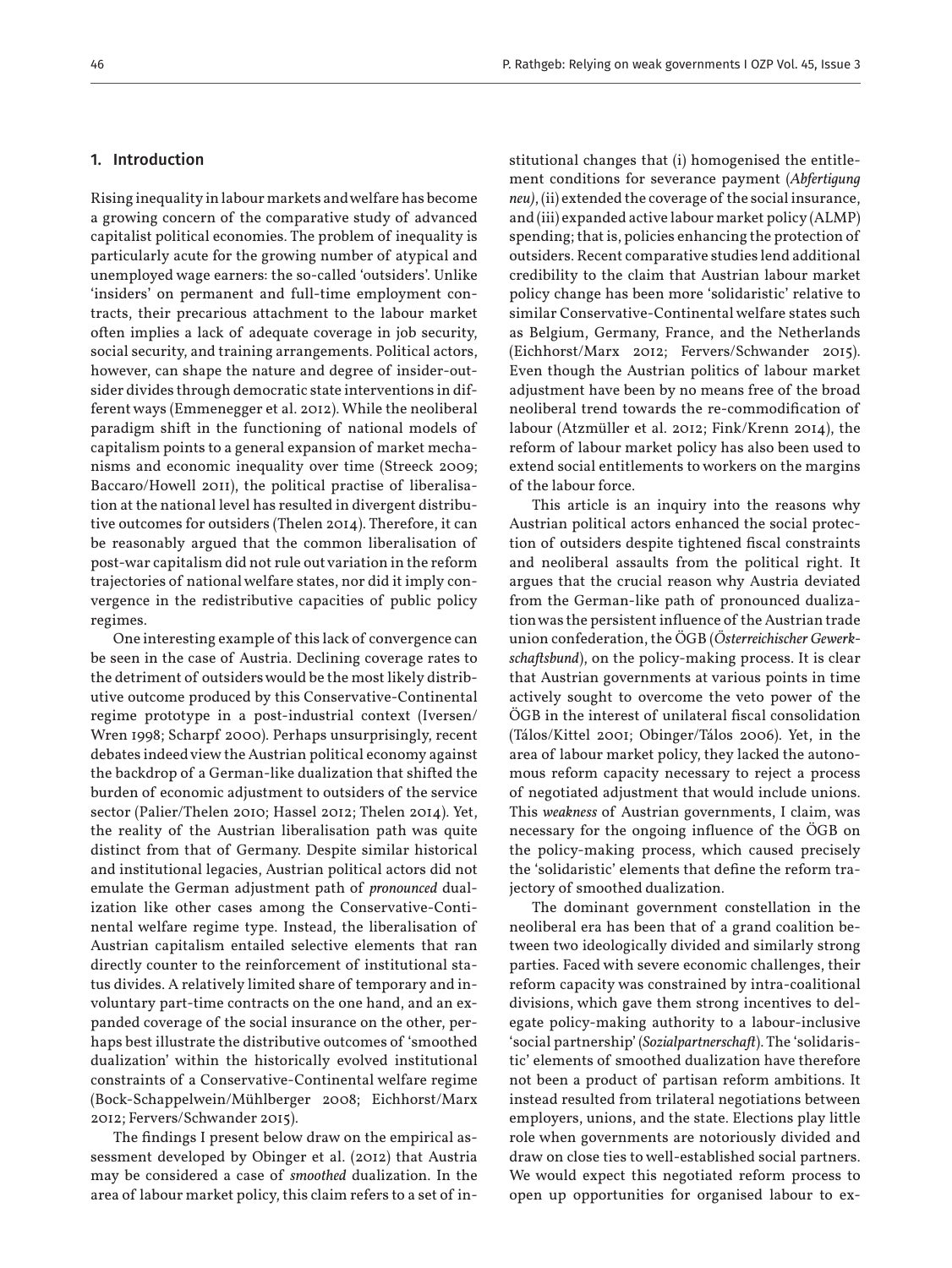tract concessions from the state. Of course, the character of and trade-offs involved in that political exchange changed over time, but the involvement of unions remained indispensable for this process.

In contrast to employers, Austrian trade unions had a strong stake in the protection of outsiders. The growth of temporary 'atypical' workers exercised pressure on the prevailing labour and social security regulations of their core membership. This competitive pressure was most strongly felt by workers in the low-value-added service sector. In a labour movement where decisions are made by the confederal elite, precisely the demands of these workers gain stronger attention than in decentralised labour movements where the interests of the powerful manufacturing unions often prevail (Hassel 2012; Thelen 2014). With a high level of labour unity, union leaders in Austria could use their policy-making influence to enhance the social protection of outsiders, and not only a shrinking core of insiders.

That the influence of organised labour was not endemic to institutional and cultural legacies of Austrian post-war corporatism was powerfully demonstrated by the formation of a strong government from 2000 to 2006. Drawing on a high level of ideological cohesiveness, the ÖVP-FPÖ coalition was indeed able to impose its policy preference on unions in a range of issues, especially old-age pensions (Obinger/Tálos 2006; Baccaro/Simoni 2008). In the area of labour market policy, however, the FPÖ blocked significant parts of the ÖVP's agenda to reinforce status divides. In response, the ÖVP-FPÖ coalition fell back on trilateral negotiations with the social partners at some points in time (see also Afonso 2013). Intra-coalitional divisions were therefore necessary for the absence of unilateral reform processes that would have excluded the one single actor that incorporated the interests of outsiders in its political priorities: the unions.

My findings call into question the labour dualism theory advanced by David Rueda (2007), which attributes growing insider-outsider divides to the political *preference* of union movements in alliance with socialdemocratic parties. In essence, his account conflates trade unions with 'insiders' that resist attempts to enhance the material situation of 'outsiders' in order to defend their own privileged status quo. This is, as I will show, inaccurate in the case of Austria, because here the mobilisation of political support for outsiders was perfectly compatible with the interest representation of insiders. But the preferences of unions are by no means causally determinative due to a shift in the balance of class *power* from labour to capital in the neoliberal era. My argument therefore emphasises the political opportunities unions face when governments are weak. Under conditions of weakness, governments are more responsive to the demands of unions, because they need support from extra-parliamentary actors in the pursuit of consensus mobilisation.

The article proceeds as follows. First, I develop an argument about how the presence of weak governments allowed Austrian unions to remain influential in the policy-making process to the benefit of outsiders. I then demonstrate my argument through process-tracing of labour market reforms from the early 1990s to the early 2010s, using evidence from primary and secondary sources as well as semi-structured interviews conducted with policy-making elites. In the conclusion, I discuss the main findings and implications of this case study.

#### 2. Organised Labour and Governments in Austria

The Austrian labour movement rests on a nationally distinct cooperation between two different interest organisations: the Chamber of Labour (BAK) on the one hand, and the Austrian trade union confederation (ÖGB) on the other. The BAK represents the whole workforce due to mandatory membership in corporatist parity bodies such as the social insurance and the public employment service. By contrast, the ÖGB relies on voluntary membership and possesses the legal monopoly to conclude collective agreements, but unites with the BAK in advancing the interests of labour within corporatist parity bodies. That one and the same person often holds leadership positions in both interest organisations fosters the popular perception of a united 'labour block' in Austrian politics. In fact, however, there is a clear division of responsibilities in the political process: the ÖGB determines the political priorities, whereas the BAK delivers the political expertise to achieve these priorities in the industrial and political arenas (Traxler/Pernicka 2007, 223).

A recent finding in the dualization literature is the recognition that encompassing and centralised unions are better able to mobilise political support for outsiders than small and decentralized unions (Palier/Thelen 2010; Thelen 2014; Gordon 2015). First, encompassing unions organise a higher share of outsiders, thereby directly incorporating their demands into the interest formation process. Second, centralised unions prevent the formation of particularistic policy priorities, because the confederal elite gives voice to affiliates with lower membership rates. Moreover, administrative roles in labour market policy provide unions with strategic stakes in the protection of the unemployed (Clegg 2012).

The ÖGB forms part of the five most inclusive union confederations in the OECD due to its unmatched levels of concentration and centralisation (Gordon 2015). Its clear political mandate at the confederal level broadens the representational scope of the union movement by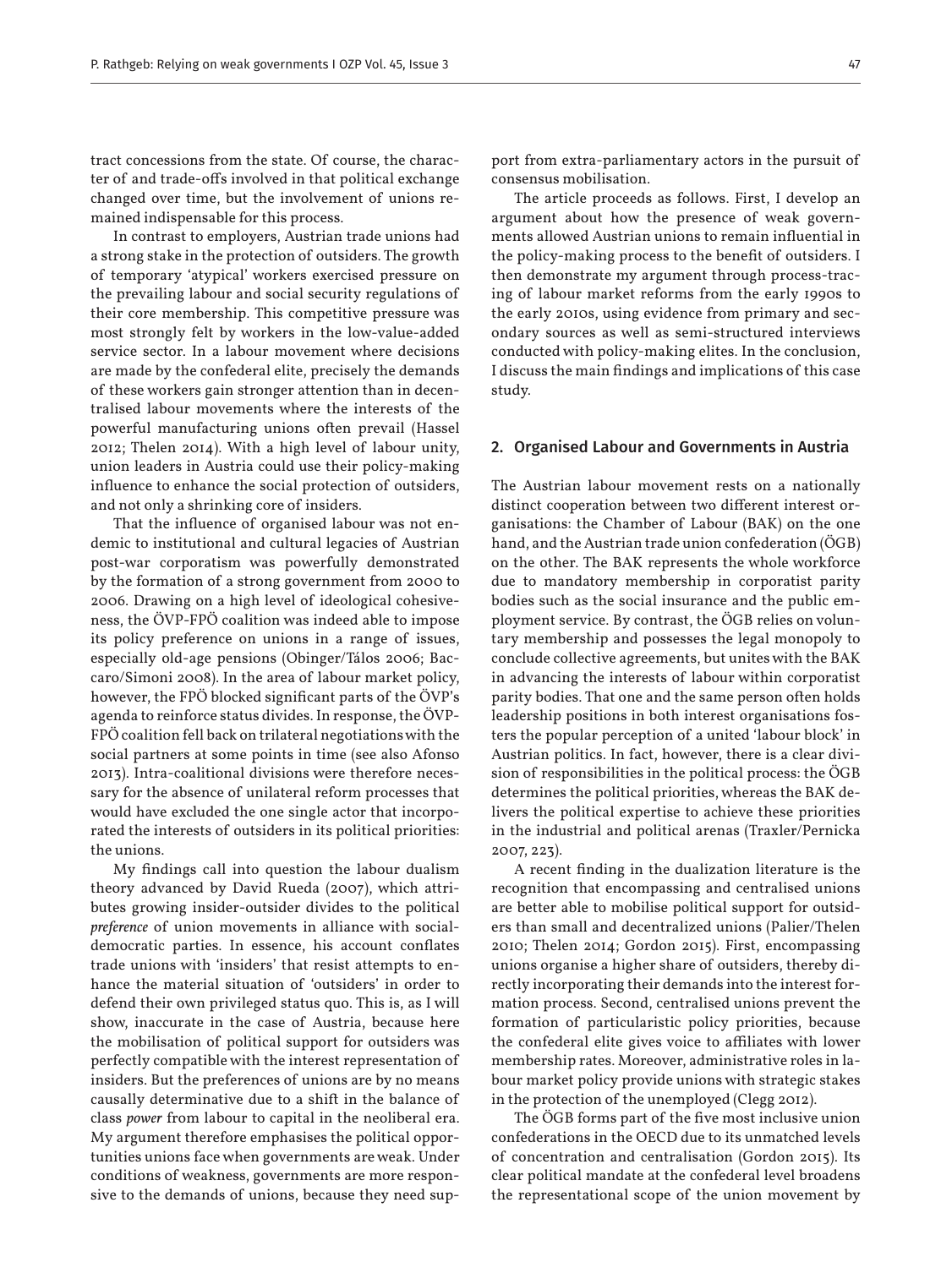incorporating the political demands of the less organized service sector in the interest aggregation process, thereby empowering them vis-à-vis their more organised counterparts in the manufacturing sector (Gordon 2015, 90-91; see also Thelen 2014). Concentration and centralisation may therefore, at least to some extent, compensate for the incredible shrinking of the ÖGB's membership rates from 63 percent in 1970 to currently a mere 25 percent in the scope of labour representation. The capacity to shift interest concentration to the highest level sets the ÖGB apart from the classical sectoral model of German unionism. While also displaying a unitary structure, the German union confederation (DGB) lacks the institutionalised hierarchies to overcome cross-sectoral divides in public policy-making (Heinisch 2000, 76). Unlike the ÖGB, the weak authority of the DGB therefore underpins an unequal distribution of power between different member unions, which favours a sectoral union framework and co-determination at the plant level.

Labour unity allowed for an inclusive representational focus when employers discovered the usage of atypical employment contracts as a way of boosting flexibility and cost competitiveness. The ÖGB pursued a policy of undermining intra-labour competition between 'regular' and 'atypical' workers by demanding an extension of prevailing labour protections and social security arrangements to those workers who lack coverage in these respects. In a Conservative welfare regime, the enhanced social protection of outsiders helps union confederations to re-gain bargaining power *vis-à-vis* employers, protect their core members from the low-wage competition of 'atypical' employment contracts and reach out to workers at the margins of the labour force. That said, the earnings-related nature of benefit entitlements in an age of permanent austerity sets institutional constraints on attempts to improve the social security of outsiders.

The formation of inclusive union *preferences*, however, is not sufficient for a successful compensation of outsiders for growing economic uncertainty, because the gradual decline in union *power* weakened the assertiveness of labour in the policy-making process. An increase in unemployment rates in tandem with declining membership rates in an age of capital liberalisation refers to this shift in the balance of class power from labour to capital. A unilateral reform strategy against the interests of unions has therefore become less risky for the electoral fortune of national governments. A growing amount of literature documents the declining capacity of unions to resist neoliberal reform ambitions of partisan policy entrepreneurs (Baccaro/Howell 2011; Culpepper/Regan 2014; Hassel 2015). But governments cannot impose any agreement on unions, when their own reform capacity is constrained by intra-coalitional divisions. This weakness provides governments with a political incentive to trade policy concessions for union support in the mobilisation of a durable consensus.

#### Weak governments and union influence

The core argument of this article is that the presence of a weak government is an important condition under which trade union confederations may retain political influence despite a decline in power resources. Weakness, in our context, refers to a low level of autonomous reform capacity, making governments unable to pursue a unilateral reform strategy that would exclude unions. Under this condition of weakness, the delegation of policy issues to tripartite policy forums helps pre-empt open conflicts and move public attention away to depoliticised elite negotiations. In that sense, union confederations are not mere veto players that can block the reform ambitions of governments. They can also help overcome intra-coalitional divisions through cooperation with employers. The literature of social pacts underlines this mechanism by showing that weak governments are more responsive to the demands of union confederations, because they require support from organised interests in the design, implementation, and legitimisation of economic reforms (Baccaro/Simoni 2008; Afonso 2013; see also Knotz/Lindvall 2015). This is especially the case in the Austrian context, where the social partners' organisational power gives both sides of the class divide a high level of autonomy *vis-à-vis* pressure from below, which allows for mutual high-trust relations and problem-solving capacity through informal 'gentlemen's agreements' (Heinisch 2000).

One way that governments become weak is through intra-coalitional divisions between ideologically opposed and similarly strong parties. The Austrian grand coalition instructively demonstrated this type of weakness, given that its recognition for the necessity of consensus went hand in hand with mutual reform blockages in the past three decades. First, the challenges posed by the neoliberal era reinforced open distributive conflicts and put an end to the positive-sum game of the booming 'golden age' post-war economy (Tálos/Kittel 2001). Naturally enough, negotiations around sharing the costs of fiscal consolidation between two historically divided camps hardened the political fronts. Second, the relatively balanced distribution of parliamentary seats implied that both parties have been powerful enough to block each other, even though the SPÖ has always been somewhat stronger than the ÖVP in the period of investigation (Obinger 2002). Third, both parties came under growing pressure from the rise of the Green Party and the FPÖ, since the grand coalition partners have almost continuously lost vote shares over the past three decades. We would expect all these factors to challenge the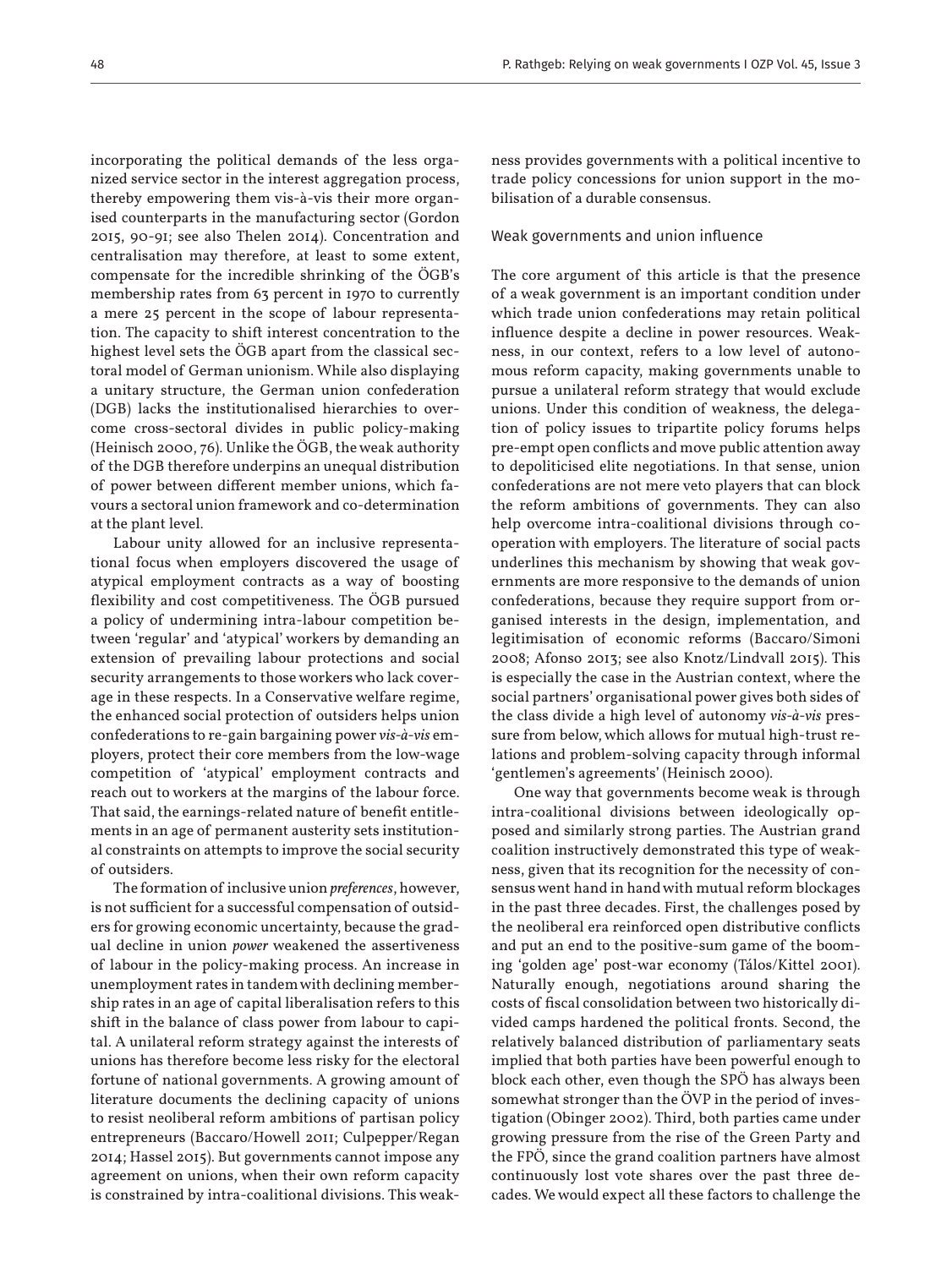ability of a grand coalition to achieve a political consensus around controversial issues.

Close institutional and personal linkages between the two historical major parties and the social partner camps facilitated the delegation of policy-making authority to a labour-inclusive social partnership. Vertical coordination in public policy usually takes place between the SPÖ and BAK-ÖGB on the one hand, and the ÖVP and WKÖ-IV on the other. The Austrian Economic Chamber (WKÖ) is the counterpart of the Austrian Chamber of Labour (BAK) in representing every employer due to mandatory membership.1 In this highly integrated and corporatist 'small state' environment (Katzenstein 1984), the SPÖ has not only established close personal and institutional ties to the ÖGB, which are important for union leaders to influence the legislature. The SPÖ has also been willing to grant significant agenda-setting capacity to socialdemocratic union elites, because the latter can draw on the micro-level information of constitutionally entrenched works councils and the macro-level expertise of the resourceful BAK. Information and expertise are thus important tools deployed by the ÖGB to influence the policy-making action of the SPÖ. Taken together, the interest organisations of labour not only reflect an informal veto player against unilateral reform initiatives of SPÖ-led governments, but also act as a think tank for the party leadership.

But my argument about weak governments extends to parties of the left as well as the right. The formation of a centre-right coalition between the ÖVP and the FPÖ from 2000 to 2006 suggests a higher ideological cohesiveness relative to previous grand coalitions (Müller/ Fallend 2004). Yet, in the area of labour market policy, the neoliberal agenda driven by the ÖVP came under strain from prolonged internal turmoil in the FPÖ. The overwhelming problem for the FPÖ as a governing party was how to reconcile the ideological tension between two opposing wings: the market-liberal government team on the one hand, and the populist grassroots wing on the other (Luther 2003). While sharing the ÖVP's antiunion stance, the electoral success of the populist grassroots wing around Jörg Haider rested on its appeal to the social demands of blue-collar workers. Faced with this intra-partisan tension, the centre-right coalition had to fall back on the social partners to achieve a durable political consensus at some points in time (Afonso 2013). With the onset of the Great Recession and the return of another grand coalition, the stage was finally set for a veritable revival of Austrian social partnership (Tálos 2008). The next section will show that the prevalence of weak governments created the necessary opportunity for unions to extract concessions for outsiders.

#### 3. The Politics of Smoothed Dualization in Austria

The core economic problem faced by successive Austrian governments of the 1990s was reducing public debt for successful accession to the European Economic and Monetary Union (EMU). Declining economic growth and increasing unemployment rates translated into rising annual public deficits (5.8 percent in 1995), while the debt ratio surpassed the Maastricht threshold of 60 percent in 1993. The structural impetus of rising public debt during the politics of EMU adjustment constrained the policy choices of the ÖGB and provided the WKÖ with an opportunity to push for a shift to orthodox fiscal adjustment. The politics of EMU adjustment culminated in the adoption of two austerity packages in 1995 and 1996 (*Strukturanpassungsgesetze I & II*), which reduced the annual public deficit from 5.7 percent in 1995 to 1.8 percent of GDP in 1997.

Immediately after the 1994 elections, the grand coalition pursued a unilateral reform strategy to facilitate the consolidation of public finances ('52 points programme'). For the first time in Austrian post-war history, the social partners were not formally involved in the policy-making process. Yet, when rising tensions between and inside the coalition partners around the design of cost containment measures emerged, the new party chair of the ÖVP, Wolfgang Schüssel, broke off the budget negotiations with no result and called for new elections. The subsequent election campaign took place against the backdrop of two diverging approaches to the problem of reducing public debt: a fifty-fifty ratio of revenue increases and spending cuts (SPÖ) versus spending cuts (ÖVP). Judging from the election outcome, the approach of the SPÖ proved more popular than the fiscal retrenchment campaign of the ÖVP (Wagschal/ Wenzelburger 2008, 104). The 1995 elections extended the share of the SPÖ to 38 percent  $(+3$  percent), while the ÖVP remained the second strongest party with 28.3 percent (+0.6 percent). The coalition negotiations between the two major parties reflected the power-conscious party leadership of Schüssel: the ÖVP could either form a coalition with the FPÖ or go into opposition, while the only option left for the SPÖ to remain in office was the formation of another grand coalition. Reflecting their bargaining position, the ÖVP made government participation conditional on the adoption of a savings volume of 100 billion ATS for the next two years – with success. The subsequent formation of another grand coalition in 1995 paved the way for the proposal of a second austerity package (*Strukturanpassungsgesetz II*) to meet the Maastricht convergence criteria.

Well aware of the electoral dangers of ongoing conflict and another reform deadlock, the government delegated pre-negotiations about the design of the austerity package II to the social partners. The subsequent

Unlike the WKÖ, the Austrian Federation of Industries (IV) represents large industrial companies, but does not form an official part of the Austrian social partnership in corporatist state bodies.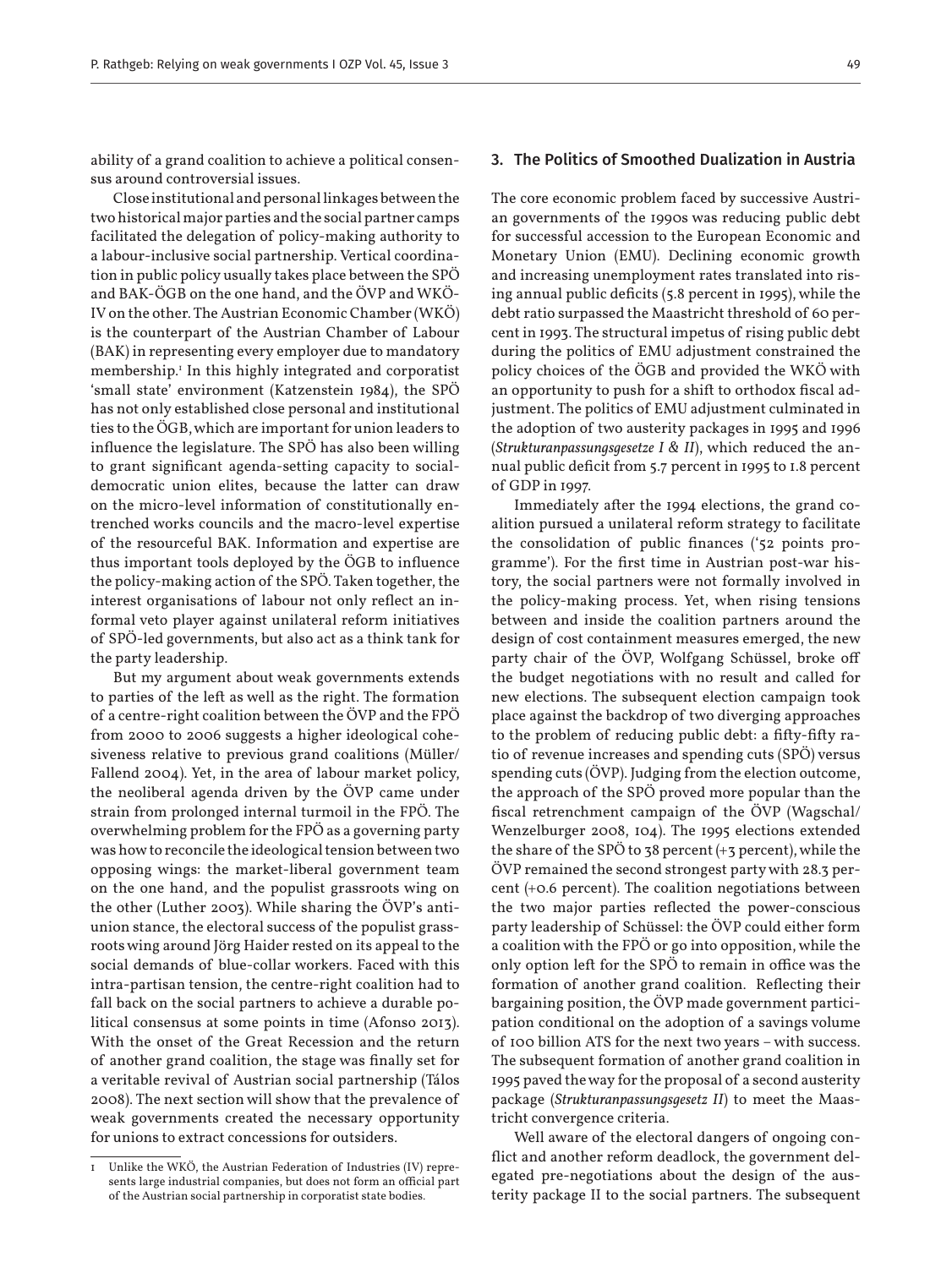compromise between the ÖGB and the WKÖ played an important role in mitigating political conflicts between the grand coalition partners: 'With the savings package the social partners proved that they were able to perform their function of "easing the burden of the state" in a very thorough way' (Unger 2003, 107). Drawing on survey data and press coverages, Reinhard Heinisch notes that the Austrian populace came to trust the reform capacity of the social partners more than that of the grand coalition partners: 'The social partnership was seen as delivering an important public good by ensuring overall stability and by diluting painful economic medicine as much as possible – at a time when the government appeared increasingly less effective' (Heinisch 2001, 40).

It is clear that the welfare cuts of the austerity package II in the context of EMU adjustment were more beneficial to capital than to labour. But the principal aim of reducing public debt gave rise to successful attempts of the ÖGB to enforce its demand for an extension of the social insurance coverage (Tálos 1999, 274f.). For example, the austerity package II included the quasi-freelancers and the dependent self-employed into statutory pension, health and accident insurance. The SPÖ came to support the policy demands of the ÖGB, because the interest organisation of labour had a more informed view of atypical employment contracts than the party leaders.2 The Head of the ÖGB's labour market and education division, whom I interviewed, summarized the position of the unions toward the social protection of atypical employment contracts in the following terms: 'Atypical employment contracts became an essential question for us when we recognised that their rapid growth poses a massive threat to regular employment contracts.'3

Comparing the politics of fiscal consolidation of nine countries in the late 1990s, Wagschal/Wenzelburger (2008) come to the conclusion that the reduction of public deficits through the second austerity package was based on 'a little bit of savings everywhere'. This assessment resonates in characterising the Austrian corporatist politics of small steps in hard times. Rather than seeking transformative change, the cooperation between the social partners reflects a consensual policymaking logic of incremental change. Following this pattern of adjustment, the interest organisations of labour remained sufficiently influential to prevent any largescale retrenchment initiatives. The final settlement contained in the second austerity package reflected a compromise between the balanced approach of the SPÖ and the cutback agenda of the ÖVP.<sup>4</sup>

In the years to come, union influence faced mounting pressure from political forces rather than economic adjustment constraints. From the perspective of prominent representatives of the ÖVP, the power resources of organised labour blocked competitiveness-enhancing policy innovation. In particular, the veto power of the ÖGB under SPÖ-led grand coalitions led to the strategic understanding of Wolfgang Schüssel and his chief ideologue, Andreas Khol, that the disempowerment of organised labour had become imperative for the accomplishment of an economic paradigm change (Khol 2001, 209f.). At the same time, the rise of the FPÖ under its charismatic leader Jörg Haider opened up a potential coalition partner that shared the critical stance of the ÖVP against union influence on public policy. Eventually, the FPÖ became the second strongest party in the 1999 elections (26.9 percent; +5 percent) at the expense of the ÖVP (26.9 percent; -1.4 percent), while the SPÖ took the largest vote share in spite of losses (33.2 percent; -4.9 percent). Once again, the strongest party, the SPÖ, invited the ÖVP to form a grand coalition. Unlike in 1995, the failed coalition negotiations between the SPÖ and ÖVP paved the way for the formation of a centre-right coalition that aimed at the break with the consensus-oriented past of Austrian social partnership.

The ÖVP-FPÖ coalition started out as an ideologically cohesive and united front that pushed through a remarkable series of reforms from the beginning of 2000. Cost containment and deregulation were the prime cornerstones of the government's economic agenda. To implement this agenda, the government had to rely on its parliamentary majority and suspend the corporatist logic of union involvement in public policy (Obinger/ Tálos 2006). In late 2000, the government unilaterally legislated the following labour market policy changes: a reduction in the family surcharge and in federal contributions to labour market policy; a reduction of the basic replacement rate from 57 percent to 55 percent; an extension of the qualifying period from 26 to 28 weeks, and; the freezing of benefit indexation as well as tightened sanctions (Fink 2006, 181).

However, the government's reform zeal came under strain from intra-coalitional divisions in 2001. Election losses at the regional level in tandem with the ÖVP's neoliberal agenda prompted growing opposition from the employees' wing of the FPÖ against welfare state retrenchment (Müller/Fallend 2004, 825). Their fear was that another series of ÖVP-led neoliberal reform initiatives would cause further disaffection among blue-

Interview with Eleonora Hostasch, Minister of Labour Market, Health Care, and Social Affairs of the SPÖ (1997-2000), 27th January 2015.

<sup>3</sup> Interview with Alexander Prischl, Head of Labour Market and Education Division of the ÖGB, 5th March 2015.

Consisting of a ratio of one third of revenue increases and two thirds of expenditure cuts, the final bill affected different social

groups in bearing the costs of fiscal adjustment. In the words of Helmut Kramer, Head of the Austrian Institute of Economic Research (WIFO), on the design of the second austerity package: 'This time it is noticeable that this package – I am almost inclined to say primarily – makes the higher earners foot the bill' (*Wirtschaftswoche* 08.02.1996).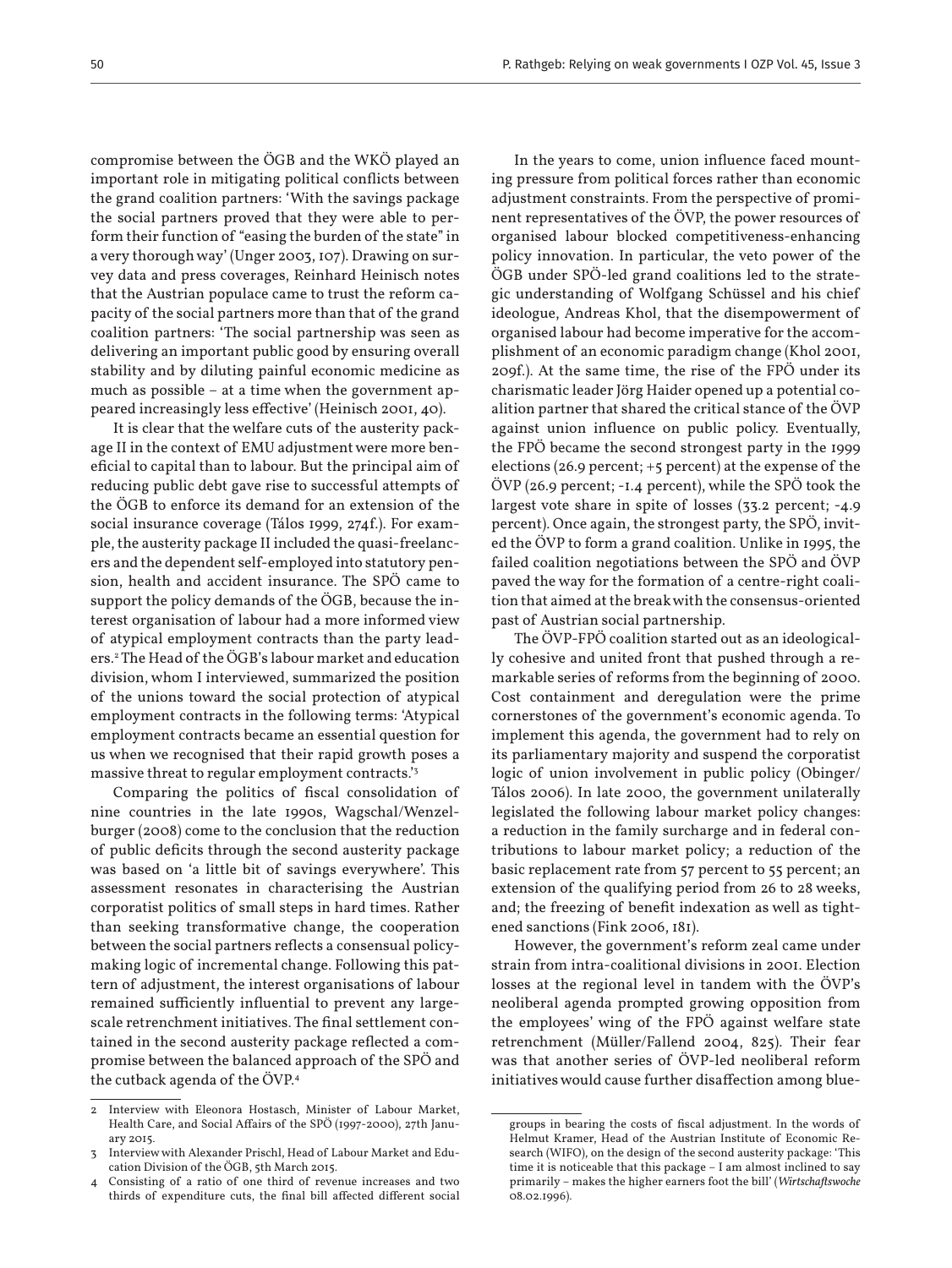collar workers, a group that had turned into an electoral stronghold of the FPÖ during the 1990s (Luther 2003). In an interview with the author, Andreas Khol highlighted the veto of Herbert Haupt, the FPÖ's Minister of Social Affairs, as a source of reform deadlocks in labour market issues.5

The politics behind the homogenisation of the severance pay scheme, the *Abfertigung neu*, reveal a great deal about the intra-coalitional tensions that ruled out a unilateral reform strategy in the area of labour market policy. By mid-2001, the ÖVP-FPÖ government announced it would transform the severance payment scheme into an occupational pension pillar alongside the statutory public pension insurance – a hot-button issue for organised labour. The old severance pay scheme was the subject of broad criticism for its supposed detrimental impact on labour market mobility and the requirement that the employee be formally dismissed by the employer (EIRO 2001). As eligibility for severance pay required employees to work for three years for one employer and refrain from a notice of employment resignation, the old scheme provided very generous payments for insiders of the private sector with continuous employment biographies.<sup>6</sup> In fact, only 15 percent of annual contract dissolutions led to severance pay entitlements (Obinger/ Tálos 2006, 91).

Yet, internal disputes over the minimum duration of employment for entitlement to the accumulation of severance pay marred the autonomous reform capacity of the ÖVP-FPÖ government (EIRO 2002). The ÖVP under Schüssel demanded strict adherence to the government programme, according to which entitlement to severance pay should require one year of employment (*Wiener Zeitung*, 23.5.2001). In contrast, the FPÖ contended for entitlement to severance pay from the first day of employment onwards. The centre-left opposition and the ÖGB shared the position of the FPÖ. In addition, the ÖVP and WKÖ vigorously opposed the FPÖ's demand for an entitlement for cases of contract dissolutions by employees (ibid.).

When the controversial negotiations between the coalition partners appeared to become deadlocked, the ÖVP-FPÖ government delegated the issue to the social partners (Pernicka 2003). In the words of a senior official in the Ministry of Labour Market and Social Affairs, who was involved in the reform process: 'The ÖVP and

FPÖ did not manage to find an agreement on the basis of the government programme. In response, both parties agreed to delegate the *Abfertigung neu* to the social partners, which developed the so-called 14 cornerstones of the subsequent reform.'7

This party-political reform deadlock forms one necessary condition for the subsequent policy solution. Another part of the explanation comes from encompassing representational union interests. Since the late 1990s, the BAK and ÖGB demanded an extension of the coverage of the insider-oriented severance pay scheme to the whole workforce (EIRO 2001). After long-standing negotiations, the social partners jointly proposed a new scheme, which entitled all private sector employees to accumulate individual savings from the first day of employment onwards and across different employment relationships over time. In return, the WKÖ could reduce non-wage labour costs for severance pay provisions through the stipulation of an employer's contribution rate of 1.53 percent of the gross monthly wage. Unlike the Continental European trend of dualization in job security regulations, Austria unified the conditions of severance payment in favour of discontinuous employment biographies.

In a similar vein, the FPÖ blocked the ÖVP in the area of eligibility conditions for the long-term unemployed. Similar to the German *Hartz IV* legislation, in their 2000 and 2003 government programmes, the Austrian centre-right government announced to introduce an obligation to work in return for continued benefit receipt and state-financed pay top-ups ('1-Euro jobs'). Asked about why the government did not implement its government programme in this aspect, Khol responded that the FPÖ came to block it.<sup>8</sup> His description about the veto of the FPÖ under Haupt was confirmed by the Head of Department for Labour Market Policy in the Ministry of Social Affairs.<sup>9</sup> Instead of pursuing a unilateral approach, the government invited the social partners to develop changes for the regulation of the unemployment benefit entitlement (Afonso 2013, 163f.).

The ÖVP and the WKÖ had a common agenda in that they demanded (i) a broadened definition of the kind of jobs that are deemed suitable (*Zumutbarkeitsbestimmungen*) and (ii) the removal of 'occupational protection' for job seekers with specific skills (*Berufsschutz*). According to this agenda, the Public Employment Service would have been able to require the unemployed to take up more types of jobs over longer travel distances.

<sup>5</sup> Interview with Andreas Khol, Party Whip of the ÖVP (1994-1999, 2000-2002), 9th December 2014. Unfortunately, I was not able to reach Herbert Haupt for an interview to cross-validate the descriptions provided by Andreas Khol.

<sup>6</sup> The level of severance payment amounted to two months of the gross wage after three years of service; three months of the gross wage after five years of service; four months after 10 years; six months after 15 years; 9 months after 20 years; and 12 months after 25 years. The severance pay was subject to a flat-rate income tax of 6 percent.

<sup>7</sup> Interview with senior official in the Ministry of Labour Market and Social Affairs, 29th May 2015.

<sup>8</sup> Interview with Andreas Khol, Party Whip of the ÖVP (1994-1999, 2000-2002), 9th December 2014.

<sup>9</sup> Interview with Stefan Potmesil, Head of Labour Market Department in the Ministry of Social Affairs (2000-2010), 27th August 2015.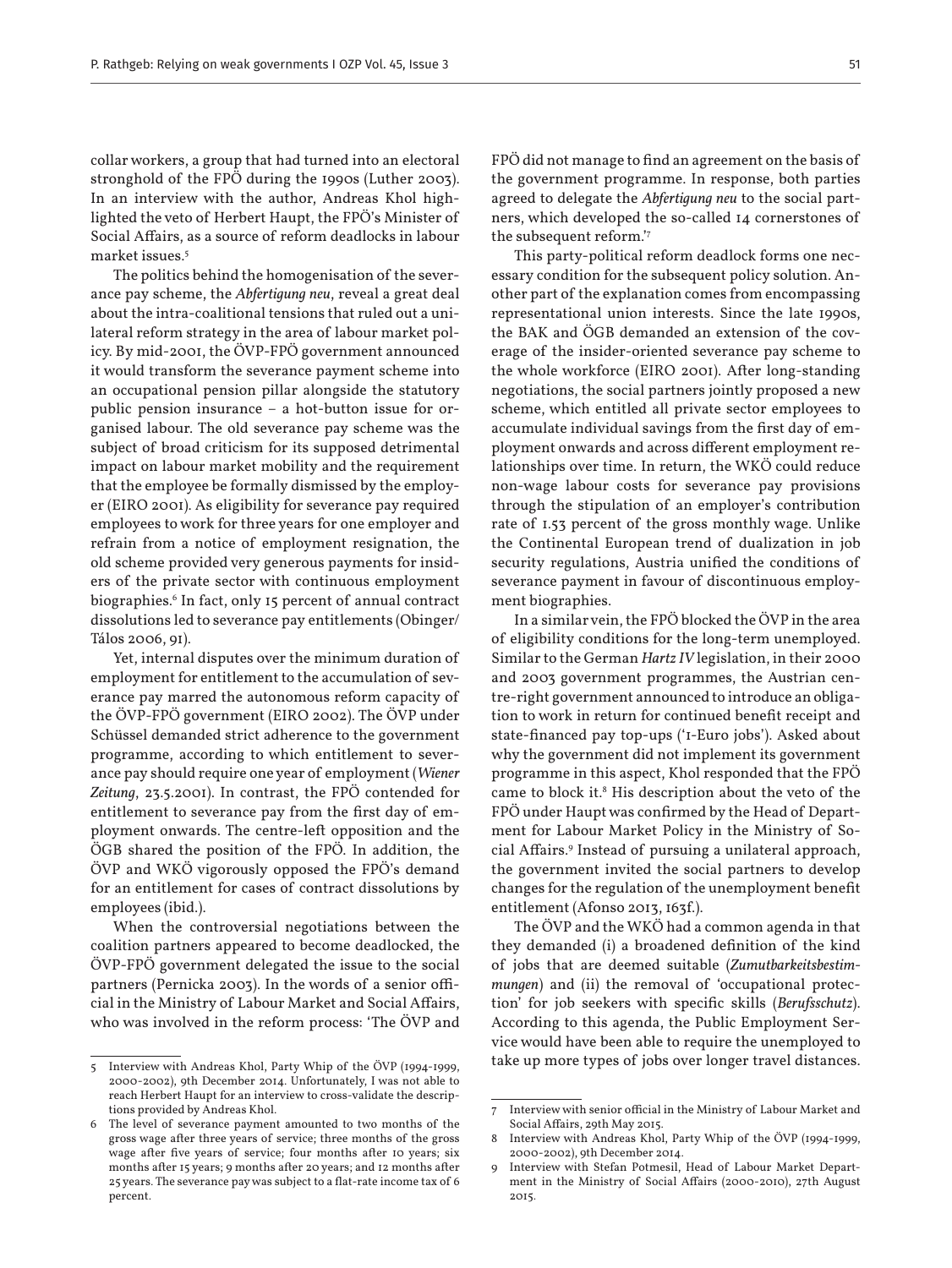To achieve support for this approach, organised labour received two concessions (ibid.). First, the occupational protection remained in place for a shortened duration of 100 days. Second, the package included the introduction of a 'wage guarantee'; that is, a guarantee that the wage level of a proposed job corresponds at least to a certain percentage of the previous job. As a result, a job may be deemed suitable if its related wage amounted to not less than 80 percent of the previous job during the first 120 days of unemployment or 75 percent during the end of the benefit entitlement period. Instead, part-time workers received a wage guarantee of 100 percent for every proposed job placement.

The 'black-blue' era ended with the 2006 elections. Somewhat surprisingly, the SPÖ won the elections with slight losses (-1.2 percent) despite the collapse of an ÖGB-led 'red' bank (BAWAG) in the wake of failed speculative transactions. On the other hand, the ÖVP lost a whole 8 percent, whereas the new party of Jörg Haider, the BZÖ, managed to gain entry into parliament (4.1 percent). Eventually, it took the SPÖ more than four months to reach a coalition agreement with the ÖVP in order to form another grand coalition.

The policy performance of the grand coalition since 2007 powerfully demonstrates that union influence may increase under favourable party-political conditions. Announcing to (re-)involve the peak level associations in virtually all areas of economic and social policy, the government programme of 2007 mentions 'the social partners' no less than 21 times (Tálos 2008). Unlike the politics of EMU adjustment during the 1990s, the grand coalition did not set strict policy guidelines along which the social partners helped formulate reforms to consolidate the federal budget. On the contrary, economic growth rates at the level of 3.5 percent/GDP (2006/07) facilitated the maintenance of sound public finances until the onset of the Great Recession.

The return of the SPÖ to office under Alfred Gusenbauer was one obvious reason for increasing union influence. In fact, however, the grand coalition as a whole benefited from corporatist concertation through the problem-solving capacity of the social partners. During the period of uncertainty that followed the 2006 elections, the interest organisations of labour successfully attempted to find agreement with the WKÖ on a number of policy areas to pre-empt the emergence of unilateral reform proposals (Afonso 2013, 171f.). One central lesson of the previous ÖVP-FPÖ government was that the viability of union influence might require the occupation of policy issues in uncertain times. In addition to the proactive strategy of the social partners, the subsequent grand coalition faced difficulties in finding policy compromises. Mutual reform blockages and open confrontations between the coalition partners created tensions that culminated in the call for fresh elections after only

one and a half years in office. The interest organisations of labour, however, had an interest in maintaining the grand coalition to perpetuate their influence through the SPÖ's participation in the ruling coalition. High reform activity in spite of intra-coalitional divisions suggests the social partners' stabilising effect on the reform capacity of the government. Indeed, as Emmerich Tálos finds (2008, ch. 5), the national peak level associations somewhat offset the government's difficulties in carving out policies by playing a pivotal role in the preparation of government reforms.

The result of this power-distributional configuration – union influence due to a 'weak' SPÖ-led grand coalition – was a series of political exchanges that expanded the protection of outsiders in return for tightened activation demands. Proof of this exchange came in the amendment of the unemployment insurance law in 2007, which legislated an extension in the coverage of the unemployment insurance and educational leave in return for tightened eligibility conditions through longer travel distances and availability requirements (Obinger et al. 2012, 184). Asked about why the ÖGB prioritised the expansion of labour and social rights to atypical forms of employment, the Head of the ÖGB's labour market and education division, responded,

Some employers say: 'You can either work for me as a freelancer or as a new self-employed. Full stop.' What should I do in case I am unemployed? Then I will prefer an offer like this over having nothing. And once I am employed under these conditions, it's hard to re-gain a regular contract. This is a development we had discovered and we wanted to address. Not because we are the mere representatives of the new self-employed, but rather because we see that these types of contracts lead to a general decline of regular jobs in regular work sectors.10

The 2008 elections, which occurred in the wake of internal conflicts, led to the formation of another grand coalition. Immediately after taking office, the SPÖ-ÖVP government under Werner Faymann invited the social partners to design a tripartite policy response to the onset of the Great Recession. Faced with a severe GDP contraction of almost 4 percent in 2009, the three actors were quick to find a consensus around a series of policy changes aimed at: (i) the stabilisation of employment and (ii) re-integration of people out of work. Perhaps the most prominent change was the extension of shorttime work, first to 18 and then 24 months. This was tailored to similar measures in Germany, given Austria's strong trade relationship with its larger neighbouring

<sup>10</sup> Interview with Alexander Prischl, Head of Labour Market and Education Division of ÖGB, 5th March 2015.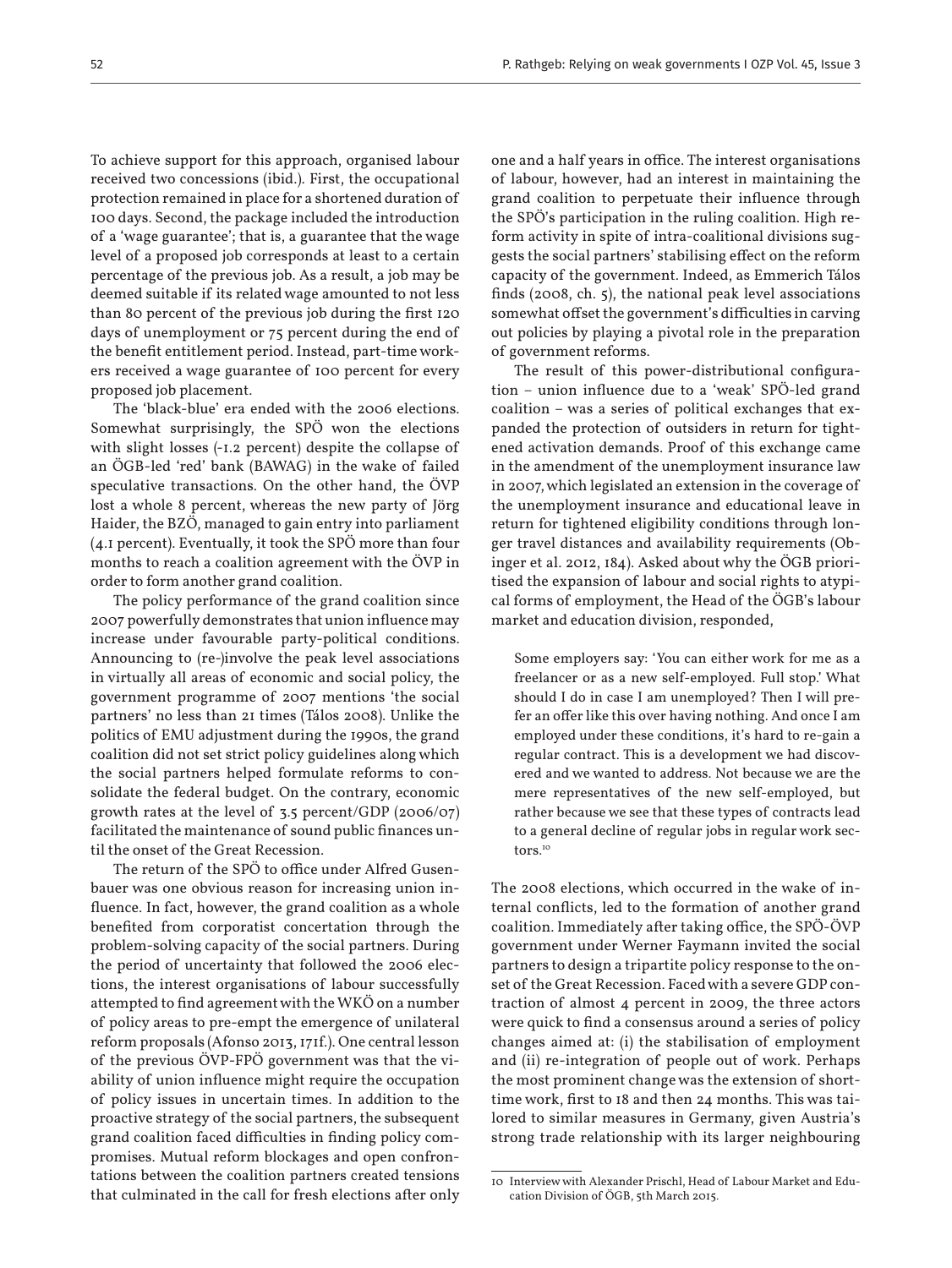country, especially in automobile production. Overall, the short-time work strategy was considered effective in retaining qualified staff, thereby mitigating the corrosive effects of the Great Recession on employment levels.

In addition to the short-time work extension, the policy response to the Great Recession included an expansion of training arrangements such as labour foundations in tandem with eased access to partial retirement. To finance these changes, the grand coalition increased ALMP spending by  $\epsilon$ 400 million (44 percent) in 2009 (Atzmüller/Krenn/Papouschek 2012, 27f.). As a result, in 2010 and 2011, Austria achieved the third and fourth highest ALMP expenditure rates, respectively, in proportion to the unemployment rate and GDP in the OECD (BMASK 2012, 2013). Further upskilling investments came into force in 2013: the qualified employees' grant (*Fachkräftestipendium*) and educational part-time work (*Bildungsteilzeit*) (EIRO 2013). The former eases access conditions on re-training for low-skilled employed and unemployed workers. The latter addresses employed workers who pursue a reduction in working time to attend training activities by offering a monetary compensation for wage losses. Overall, the labour market policy response to the crisis thus simultaneously involved both instruments to keep existing jobs (e.g. short-time work) and combat unemployment (e.g. training) while refraining from benefit cuts for people out of work at the same time.

# 4. Conclusion

The case of Austria illuminates two points about the politics of labour market policy in the era of liberalisation. First, where unions are united, they are able to support the social demands of outsiders. The virtue of labour unity is that it gives voice to member unions, which are hit hardest by the low-wage competition from atypical employment contracts. This institutionalised hierarchy of the ÖGB sets Austrian unionism apart from the classical sectoral model of German unionism. Another factor that deserves attention is the role the WKÖ played in maintaining cooperative relations with the ÖGB. The principle of mandatory membership was undeniably central to its commitment to the 'social partnership'. This institutional compulsion on employers implied that small firm owners could not defect from corporatist arrangements in favour of a market-clearing adjustment strategy at the firm level. It therefore ruled out the full neoliberal reorientation characteristic of business associations in countries with similar corporatist legacies (Paster 2013). Unlike the ÖGB, however, the firstorder priority of the WKÖ was reducing labour costs and reservation wages to the detriment of outsiders.

Second, however, the causal significance of union preferences is not determinative. On the contrary, a decline of the workforce that is unionised in an age of capital liberalisation might well legitimise a unilateral reform strategy that excludes the preferences of unions from the policy-making process (Culpepper/Regan 2014, Hassel 2015). That a united majority allows governments to override union confederations was powerfully demonstrated by the policy performance of the ÖVP-FPÖ coalition (Obinger/Tálos 2006). In 2003, for example, the FPÖ supported the ÖVP in imposing a unilateral pension reform on organised labour, because cost savings in the public pension system formed an important part of its electoral claim to put an end to the accumulation of public debt (Müller/Fallend 2004). This common agenda explains why the ÖVP-FPÖ coalition was strong enough to refrain from labour acquiescence in the 2003 pension reform. In the area of labour market policy, however, the ÖGB remained influential enough to receive concessions over virtually the entire period of investigation. The question is, why?

This article attributed the persistence of union influence to the inability of Austrian governments to find a durable consensus independent from the problemsolving capacity of a labour-inclusive 'social partnership'. When governments are not sufficiently united to act unilaterally in the policy-making process, they cannot fend off the political demands from others. They instead reach out to trade unions, because social partner negotiations provide them with an extra-parliamentary channel of consensus mobilisation. This weakness best explains why Austrian governments pursued a labourinclusive reform strategy despite fiscal constraints (1990s), neoliberal policy platforms (2000-2006) and the onset of the great recession (post-2008 years) in an age of declining union power. The political choice of weak governments to share policy-making authority with organised interests provides trade unions with the opportunity to resist increased inequality in employment and welfare standards. When that political choice shifts to a unilateral reform strategy, the result excludes that opportunity to the detriment of atypically employed and unemployed workers.

#### Literature

- *Afonso*, Alexandre (2013). Social Concertation in Times of Austerity: European Integration and the Politics of Labour Market Reforms in Austria and Switzerland, Amsterdam.
- *Atzmüller*, Roland/Manfred *Krenn*/Ulrike *Papouschek* (2012). Innere Aushöhlung und Fragmentierung des österreichischen Modells: Zur Entwicklung von Erwerbslosigkeit, prekärer Beschäftigung und Arbe-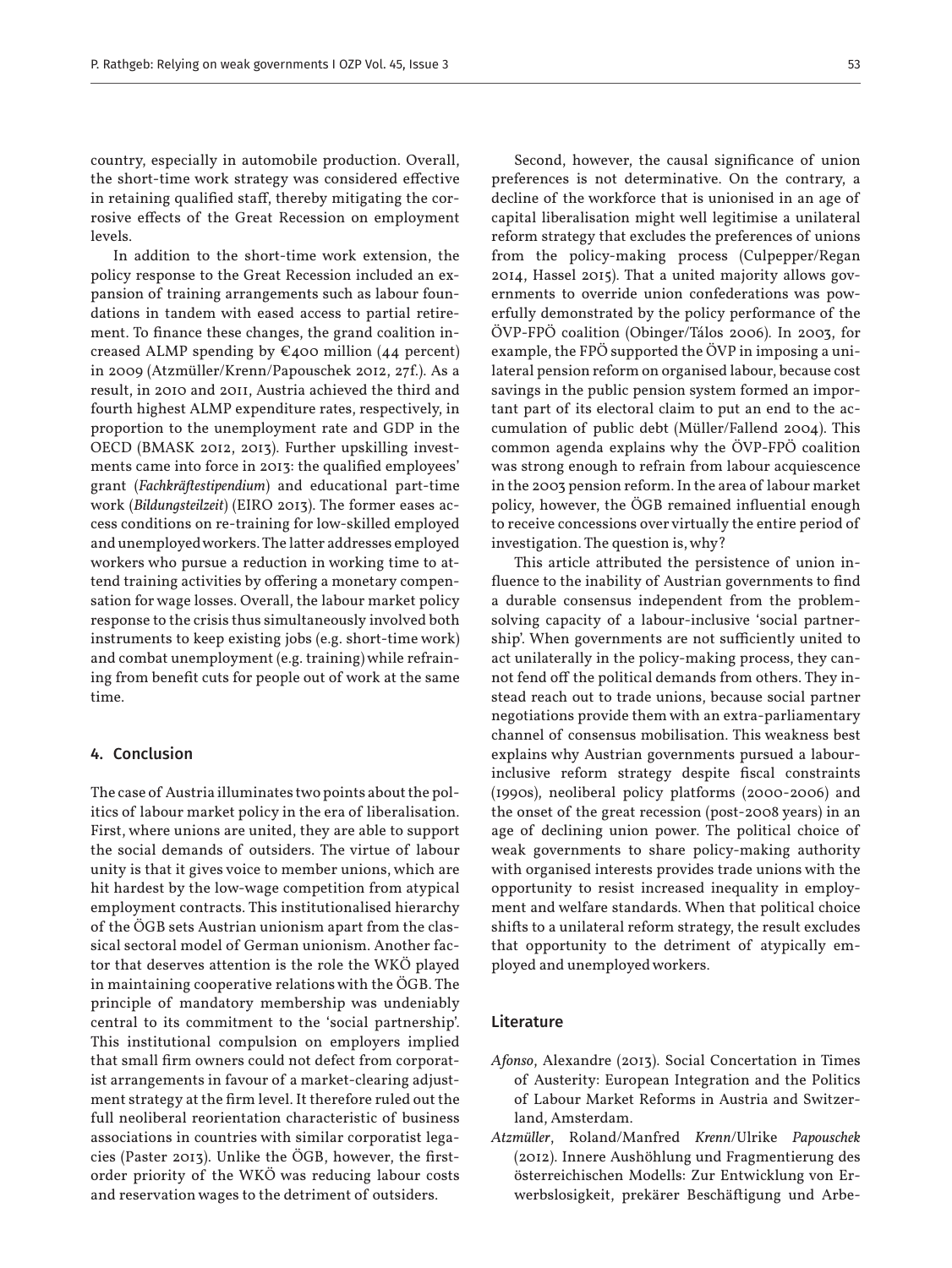itsmarktpolitik, in: Karin *Scherschel*/Peter *Streckeisen*/ Manfred *Krenn* (Hg.): Neue Prekarität: Die Folgen aktivierender Arbeitsmarktpolitik – europäische Länder im Vergleich, Frankfurt/New York, 75–110.

- *Baccaro*, Lucio/Sang-Hoon *Lim* (2007). Social Pacts as Coalitions of the Weak and the Moderate, in: European Journal of Industrial Relations, Vol. 13(1), 27–46.
- *Baccaro*, Lucio/Marco *Simoni* (2008): Policy Concertation in Europe: Explaining Government's Choice, in: Comparative Political Studies, Vol. 41(10), 1323–1348.
- *Baccaro*, Lucio/Chris Howell (2011). A Common Neoliberal Trajectory: The Transformation of Industrial Relations in Advanced Capitalism, in: Politics & Society, Vol. 39(4), 521–563.
- *Bundesministerium für Arbeit, Soziales und Konsumentenschutz* (2012). Aktive Arbeitsmarktpolitik in Österreich. Internet: http://www.ams.at/\_docs/001\_Aktive\_Arbeitsmarktpolitik.pdf
- *Bundesministerium für Arbeit, Soziales und Konsumentenschutz* (2013). Aktive Arbeitsmarktpolitik in Österreich. Internet: http://www.sozialministerium.at/cms/site/ attachments/2/7/9/CH2124/CMS1249975678352/ doku\_aamp\_1994-2013\_webversion.pdf
- *Bock-Schappelwein*, Julia/Ulrike *Mühlberger* (2008). Beschäftigungsformen in Österreich: Rechtliche und quantitative Aspekte, WIFO Monatsbericht, Austrian Economic Research Institute, Wien.
- *Clegg,* Daniel (2012). Solidarity or Dualization? Social Governance, Union Preferences and Unemployment Benefit Adjustment in Belgium and France, in: Patrick *Emmenegger*/Silja *Häusermann/*Bruno *Palier*/Martin *Seeleib-Kaiser* (Hg.): The Age of Dualization: The Changing Face of Inequality, Oxford, 253–276.
- *Culpepper*, Pepper D./Aidan *Regan* (2014). Why Don't Governments Need Trade Unions Anymore? The Death of Social Pacts in Ireland and Italy, in: Socio-Economic Review, Vol. 12(4), 723–745.
- *Eichhorst*, Werner/Paul *Marx* (2012). Whatever Works: Dualization and the Service Economy in Bismarckian Welfare States, in: Patrick *Emmenegger*/Silja *Häusermann*/Bruno *Palier*/Martin *Seeleib-Kaiser* (Hg.): The Age of Dualization: The Changing Face of Inequality, Oxford, 73–99.
- *European Industrial Relations Observatory* (2001). Reform of Severance Pay under Discussion, 27.06.2001. Internet: http://eurofound.europa.eu/observatories/ eurwork/articles/reform-of-severance-pay-underdiscussion (Last accessed at March 15, 2017).
- *European Industrial Relations Observatory* (2002). Social Partners Agree Far-Reaching Reform of Severance Pay, 18.12.2001. Internet: http://www.eurofound.europa.eu/eiro/2001/12/feature/at0112231f.htm (Last accessed at March 15, 2017).
- *European Industrial Relations Observatory* (2007). Social Partners Tackle Unemployment and Skills Deficit,

21.12.2007. Internet: http://www.eurofound.europa. eu/eiro/2007/11/articles/at0711039i.htm (Last accessed at March 15, 2017).

- *Fallend*, Franz (2006). Die ÖVP, in: Emmerich *Tálos*/Marcel Fink (Hg.): Schwarz-Blau: Eine Bilanz des "Neu-Regierens", Wien, 3–18.
- *Fervers*, Lukas/Hannah *Schwander* (2015). Are Outsiders Equally Out Everywhere? The Economic Disadvantage of Outsiders in Cross-National Perspective, in: European Journal of Industrial Relations, Vol. 21(4), 369–387.
- *Fink*, Marcel (2006). Zwischen "Beschäftigungsrekord" und "Rekordarbeitslosigkeit": Arbeitsmarkt und Arbeitsmarktpolitik unter Schwarz-Blau/Orange, in: Emmerich *Tálos*/Marcel *Fink* (Hg.): Schwarz-Blau: Eine Bilanz des "Neu-Regierens", Wien, 170-187.
- *Fink*, Marcel/Manfred *Krenn* (2014). Prekariat und Working Poor: Zum Verhältnis von Erwerbsarbeit und sozialer Inklusion in Österreich, in: Nikolaus *Dimmel*/Martin *Schenk*/Christine *Stelzer-Orthofer* (Hg.): Handbuch Armut in Österreich, 2. Aufl., Wien.
- *Hassel*, Anke (2014). The Paradox of Liberalization: Understanding Dualism and the Recovery of the German Political Economy, in: British Journal of Industrial Relations, Vol. 52(1), 57–81.
- *Hassel*, Anke (2015). Trade Unions and the Future of Democratic Capitalism, in: Pablo *Beramendi*/Silja *Häusermann*/Herbert *Kitschelt*/Hanspeter *Kriesi* (Hg.): The Politics of Advanced Capitalism, Cambridge.
- *Heinisch*, Reinhard (2000). Coping with Economic Integration: Corporatist Strategies in Germany and Austria in the 1990s, in: West European Politics, Vol.  $23(3), 67-96.$
- *Heinisch*, Reinhard (2001). Defying Neoliberal Convergence: Austria's successful Supply-Side Corporatism in the 1990s, in: Environment and Planning C: Government and Policy, Vol. 19(1), 29–44.
- *Iversen*, Torben/Anne *Wren* (1998). Equality, Employment and Budgetary Constraint: The Trilemma of the Service Economy, in: World Politics, Vol.  $50(4)$ , 507–546.
- *Katzenstein*, Peter J. (1984). Corporatism and Change. Austria, Switzerland and the Politics of Industry, Ithaca/New York.
- *Khol*, Andreas (2001). Die Wende ist geglückt: Der schwarze-blaue Marsch durch die Wüste Gobi, Wien.
- *Knotz*, Carlo/Johannes *Lindvall* (2015). Coalitions and Compensation: The Case of Unemployment Benefit Duration, in: Comparative Political Studies, Vol. 48(5), 586–615.
- *Luther*, Kurt (2003). The Self-Destruction of a Right-Wing Populist Party? The Austrian Parliamentary Election of 2002, in: West European Politics, Vol.  $26(2)$ , 136–152.